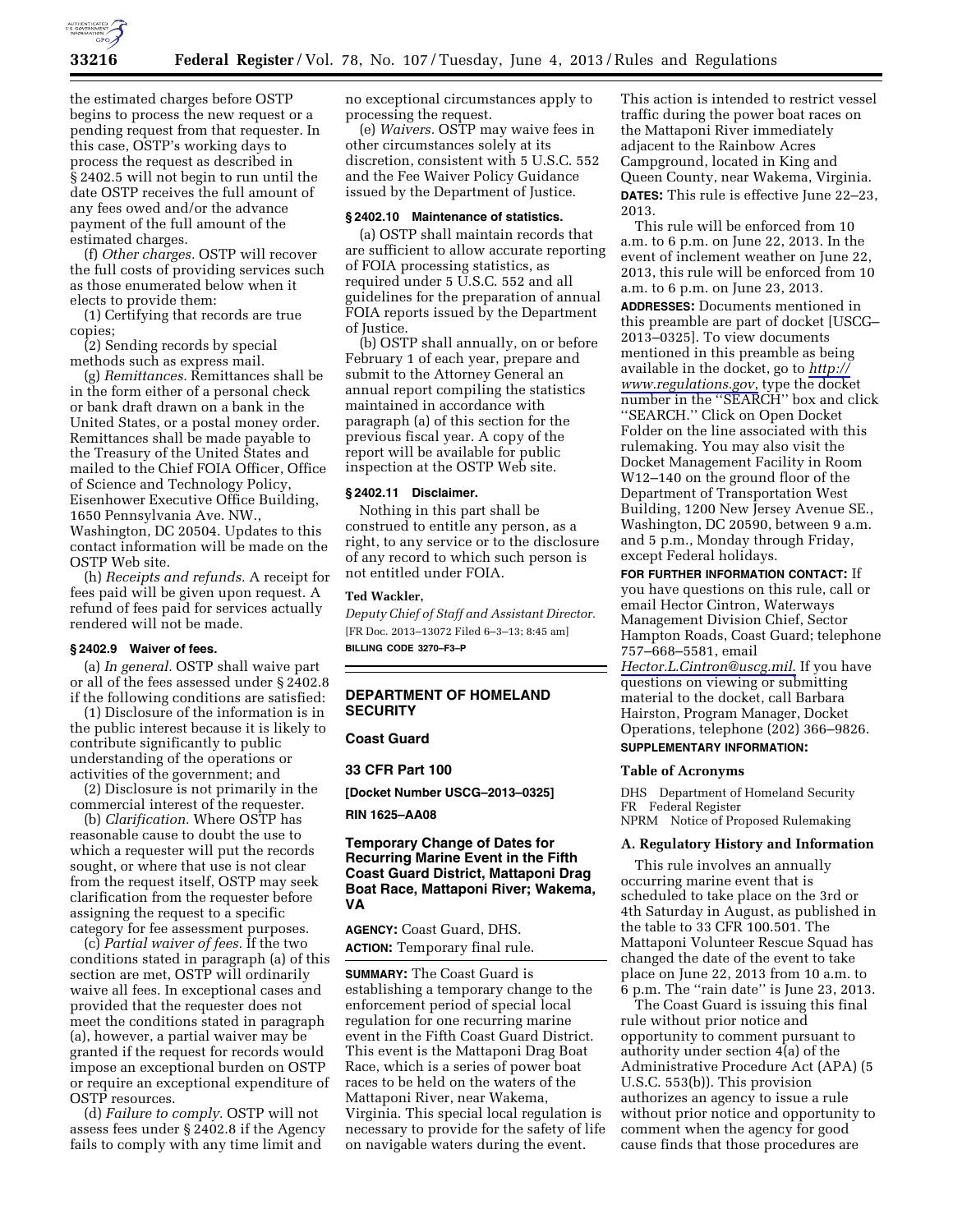''impracticable, unnecessary, or contrary to the public interest.'' Under 5 U.S.C. 553(b)(B), the Coast Guard finds that good cause exists for not publishing a notice of proposed rulemaking (NPRM) with respect to this rule because any delay encountered in this regulation's effective date by publishing a NPRM would be contrary to public interest. On April 8, 2013 the Coast Guard was informed about the date change. It appears that the original sponsoring organization for this event is now defunct and a new sponsor has taken over. The new sponsor did not submit the requisite Application for a marine event on time.

Under 5 U.S.C. 553(d)(3), the Coast Guard finds that good cause exists for making this rule effective less than 30 days after publication in the **Federal Register**. The measures contemplated by this rule are intended to protect the safety of the persons participating in the event, spectators to the event and any other vessels that may pass through the restricted area. Any delaying of the effective date would be contrary to the public interest since immediate action is needed to ensure the safety of those noted.

#### **B. Basis and Purpose**

The Mattaponi Volunteer Rescue Squad is sponsoring a series of power boat racing events titled the ''Mattaponi Madness Drag Boat Event.'' The power boat races will be held on the following dates: June 22, 2013, and in the case of inclement weather, the event will be rescheduled to June 23, 2013. The races will be held on the Mattaponi River immediately adjacent to the Rainbow Acres Campground, King and Queen County, Virginia. The power boat races will consist of approximately 40 vessels conducting high speed straight line runs along the river and parallel to the shoreline. A fleet of spectator vessels is expected to gather near the event site to view the competition. To provide for the safety of participants, spectators and other transiting vessels, the Coast Guard will temporarily restrict vessel traffic in the event area during the power boat races.

### **C. Discussion of the Final Rule**

The regulation listing annual marine events within the Fifth Coast Guard District and corresponding dates is 33 CFR 100.501. The Table to § 100.501 identifies marine events by Captain of the Port zone. This particular marine event is listed in section (c.) line No. 23 of the table.

The current regulation described in section (c.) line No. 23 of the table indicates that the drag boat race event should take place this year either on the 3rd Saturday and Sunday or 4th Saturday and Sunday in August. The Coast Guard is establishing a temporary suspension of the regulation listed at section (c.) line No. 23 in the Table to § 100.501 and inserting this new temporary regulation at the Table to § 100.501 line No. 24 in order to reflect the change of date for this year's event. This change is needed to accommodate the change in date of the annual Mattaponi Drag Boat Race. No other portion of the Table to § 100.501 or other provisions in § 100.501 shall be affected by this regulation.

As such this special local regulation will restrict vessel movement in the regulated area during the marine event. The regulated area is needed to control vessel traffic and enhance the safety of participants and spectators of the Mattaponi Drag Boat Race. The regulation will be enforced from 10 a.m. to 6 p.m. on June 22, 2013, with an inclement weather date of June 23, 2013, from 10 a.m. to 6 p.m. Except for persons or vessels authorized by the Coast Guard Patrol Commander, no person or vessel may enter or remain in the regulated area during the effective period.

In addition to notice in the **Federal Register**, the maritime community will be provided extensive advance notification via the Local Notice to Mariners, and marine information broadcasts.

### **D. Regulatory Analyses**

We developed this rule after considering numerous statutes and executive orders related to rulemaking. Below we summarize our analyses based on these statutes and executive orders.

### *1. Regulatory Planning and Review*

This rule is not a significant regulatory action under section 3(f) of Executive Order 12866, Regulatory Planning and Review, as supplemented by Executive Order 13563, Improving Regulation and Regulatory Review, and does not require an assessment of potential costs and benefits under section 6(a)(3) of Executive Order 12866 or under section 1 of Executive Order 13563. The Office of Management and Budget has not reviewed it under those Orders.

Although this regulation will prevent traffic from transiting a portion of the Mattaponi River during the events, the effect of this regulation will not be significant due to the limited duration that the regulated area will be in effect and the advance notification that will be made to the maritime community via

marine information broadcast, local radio stations and area newspapers so mariners can adjust their plans accordingly. Additionally, the regulated area has been designed to impose the least impact on general navigation yet provide the level of safety deemed necessary. Vessel traffic will be able to transit the regulated area between heats and when the Coast Guard Patrol Commander deems it is safe to do so.

#### *2. Impact on Small Entities*

The Regulatory Flexibility Act of 1980 (RFA), 5 U.S.C. 601–612, as amended, requires federal agencies to consider the potential impact of regulations on small entities during rulemaking. The term ''small entities'' comprises small businesses, not-for-profit organizations that are independently owned and operated and are not dominant in their fields, and governmental jurisdictions with populations of less than 50,000.

The Coast Guard certifies under 5 U.S.C. 605(b) that this proposed rule would not have a significant economic impact on a substantial number of small entities: owners or operators of vessels intending to transit this section of the Mattaponi River from 9 a.m. to 6 p.m. on June 22, 2013 and on June 23, 2013. This proposed rule would not have a significant economic impact on a substantial number of small entities for the following reasons: (i) Although the regulated area will apply to a 3⁄4 mile segment of the Mattaponi River, traffic may be allowed to pass through the regulated area with the permission of the Coast Guard Patrol Commander between races; (ii) In the case where the Patrol Commander authorizes passage through the regulated area during the event, vessels shall proceed at the minimum speed necessary to maintain a safe course that minimizes wake near the race course; (iii) Before the enforcement period, we will issue maritime advisories so mariners can adjust their plans accordingly.

### *3. Assistance for Small Entities*

Under section 213(a) of the Small Business Regulatory Enforcement Fairness Act of 1996 (Pub. L. 104–121), we want to assist small entities in understanding this rule. If the rule would affect your small business, organization, or governmental jurisdiction and you have questions concerning its provisions or options for compliance, please contact the person listed in the **FOR FURTHER INFORMATION CONTACT**, above.

Small businesses may send comments on the actions of Federal employees who enforce, or otherwise determine compliance with, Federal regulations to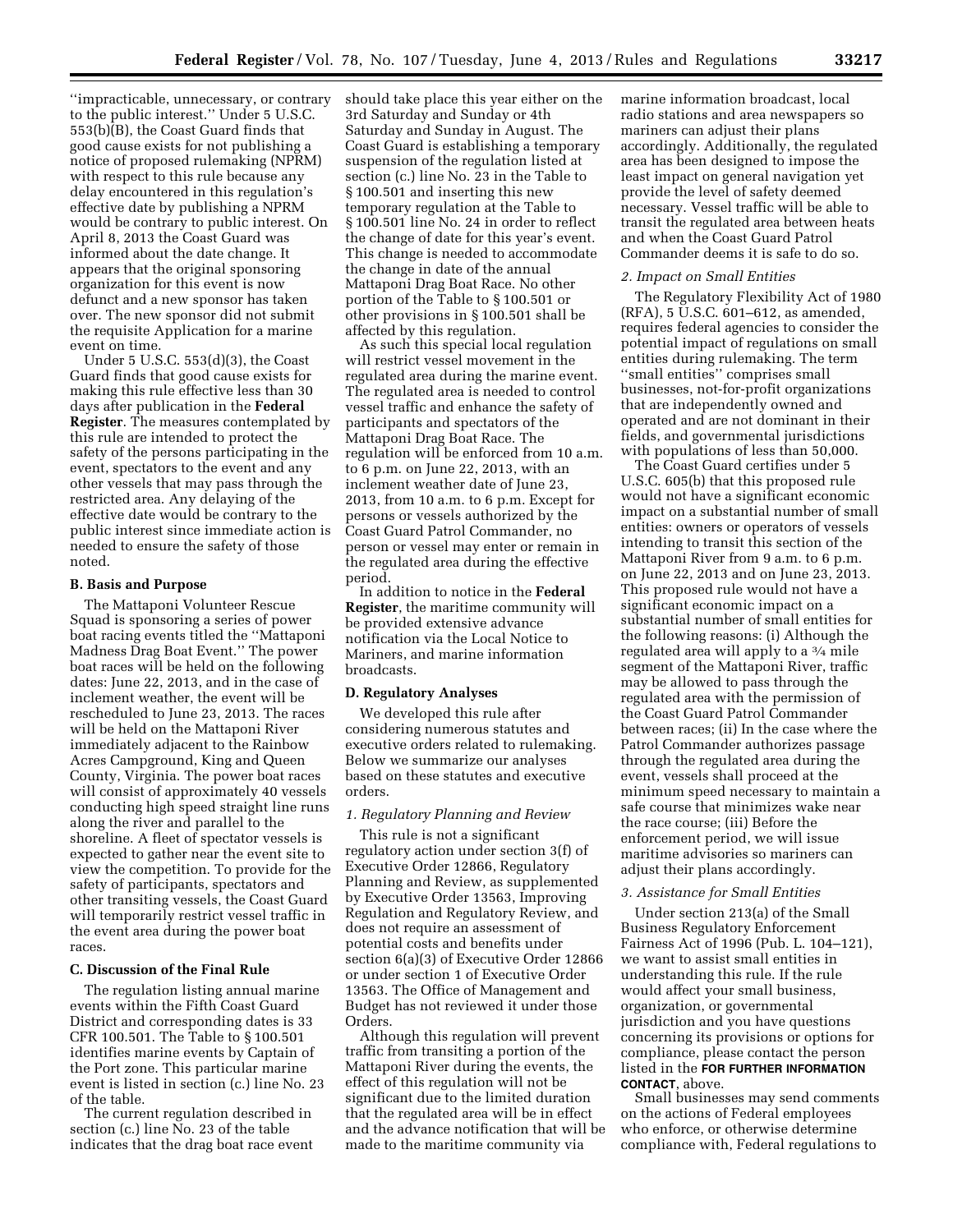the Small Business and Agriculture Regulatory Enforcement Ombudsman and the Regional Small Business Regulatory Fairness Boards. The Ombudsman evaluates these actions annually and rates each agency's responsiveness to small business. If you wish to comment on actions by employees of the Coast Guard, call 1– 888–REG–FAIR (1–888–734–3247). The Coast Guard will not retaliate against small entities that question or complain about this rule or any policy or action of the Coast Guard.

### *4. Collection of Information*

This rule will not call for a new collection of information under the Paperwork Reduction Act of 1995 (44 U.S.C. 3501–3520).

#### *5. Federalism*

A rule has implications for federalism under Executive Order 13132, Federalism, if it has a substantial direct effect on the States, on the relationship between the national government and the States, or on the distribution of power and responsibilities among the various levels of government. We have analyzed this rule under that Order and determined that this rule does not have implications for federalism.

#### *6. Protest Activities*

The Coast Guard respects the First Amendment rights of protesters. Protesters are asked to contact the person listed in the ''**FOR FURTHER INTFORMATION CONTACT**'' section to coordinate protest activities so that your message can be received without jeopardizing the safety or security of people, places or vessels.

### *7. Unfunded Mandates Reform Act*

The Unfunded Mandates Reform Act of 1995 (2 U.S.C. 1531–1538) requires Federal agencies to assess the effects of their discretionary regulatory actions. In particular, the Act addresses actions that may result in the expenditure by a State, local, or tribal government, in the aggregate, or by the private sector of \$100,000,000 (adjusted for inflation) or more in any one year. Though this rule will not result in such an expenditure,

we do discuss the effects of this rule elsewhere in this preamble.

### *8. Taking of Private Property*

This rule will not cause a taking of private property or otherwise have taking implications under Executive Order 12630, Governmental Actions and Interference with Constitutionally Protected Property Rights.

### *9. Civil Justice Reform*

This rule meets applicable standards in sections  $3(a)$  and  $3(b)(2)$  of Executive Order 12988, Civil Justice Reform, to minimize litigation, eliminate ambiguity, and reduce burden.

### *10. Protection of Children*

We have analyzed this rule under Executive Order 13045, Protection of Children from Environmental Health Risks and Safety Risks. This rule is not an economically significant rule and does not create an environmental risk to health or risk to safety that may disproportionately affect children.

### *11. Indian Tribal Governments*

This rule does not have tribal implications under Executive Order 13175, Consultation and Coordination with Indian Tribal Governments, because it does not have a substantial direct effect on one or more Indian tribes, on the relationship between the Federal Government and Indian tribes, or on the distribution of power and responsibilities between the Federal Government and Indian tribes.

### *12. Energy Effects*

This action is not a ''significant energy action'' under Executive Order 13211, Actions Concerning Regulations That Significantly Affect Energy Supply, Distribution, or Use.

#### *13. Technical Standards*

This rule does not use technical standards. Therefore, we did not consider the use of voluntary consensus standards.

### *14. Environment*

We have analyzed this rule under Department of Homeland Security

Management Directive 023–01 and Commandant Instruction M16475.lD, which guide the Coast Guard in complying with the National Environmental Policy Act of 1969 (NEPA) (42 U.S.C. 4321–4370f), and have concluded this action is one of a category of actions which do not individually or cumulatively have a significant effect on the human environment. This rule is categorically excluded, under figure 2–1, paragraph (34)(h), of the Instruction. This rule involves implementation of regulations within 33 CFR Part 100 that apply to organized marine events on the navigable waters of the United States that may have potential for negative impact on the safety or other interest of waterway users and shore side activities in the event area. The category of water activities includes but is not limited to sail boat regattas, boat parades, power boat racing, swimming events, crew racing, and sail board racing. Under figure 2–1, paragraph  $(34)(h)$ , of the Instruction, an environmental analysis checklist and a categorical exclusion determination will be available in the docket where indicated under **ADDRESSES**.

### **List of Subjects in 33 CFR Part 100**

Marine safety, Navigation (water), Reporting and recordkeeping requirements, Waterways.

For the reasons discussed in the preamble, the Coast Guard amends 33 CFR part 100 as follows:

### **PART 100—SAFETY OF LIFE ON NAVIGABLE WATERS**

■ 1. The authority citation for part 100 continues to read as follows:

**Authority:** 33 U.S.C. 1233.

■ 2. In § 100.501, in "Table to § 100.501,'' under ''(c.) Coast Guard Sector Hampton Roads—COTP Zone,'' suspend entry 23 and add entry 24 to read as follows:

### **§ 100.501–35T05–0325 Special Local Regulations; Mattaponi Drag Boat Race, Mattaponi River; Wakema, VA.**

\* \* \* \* \*